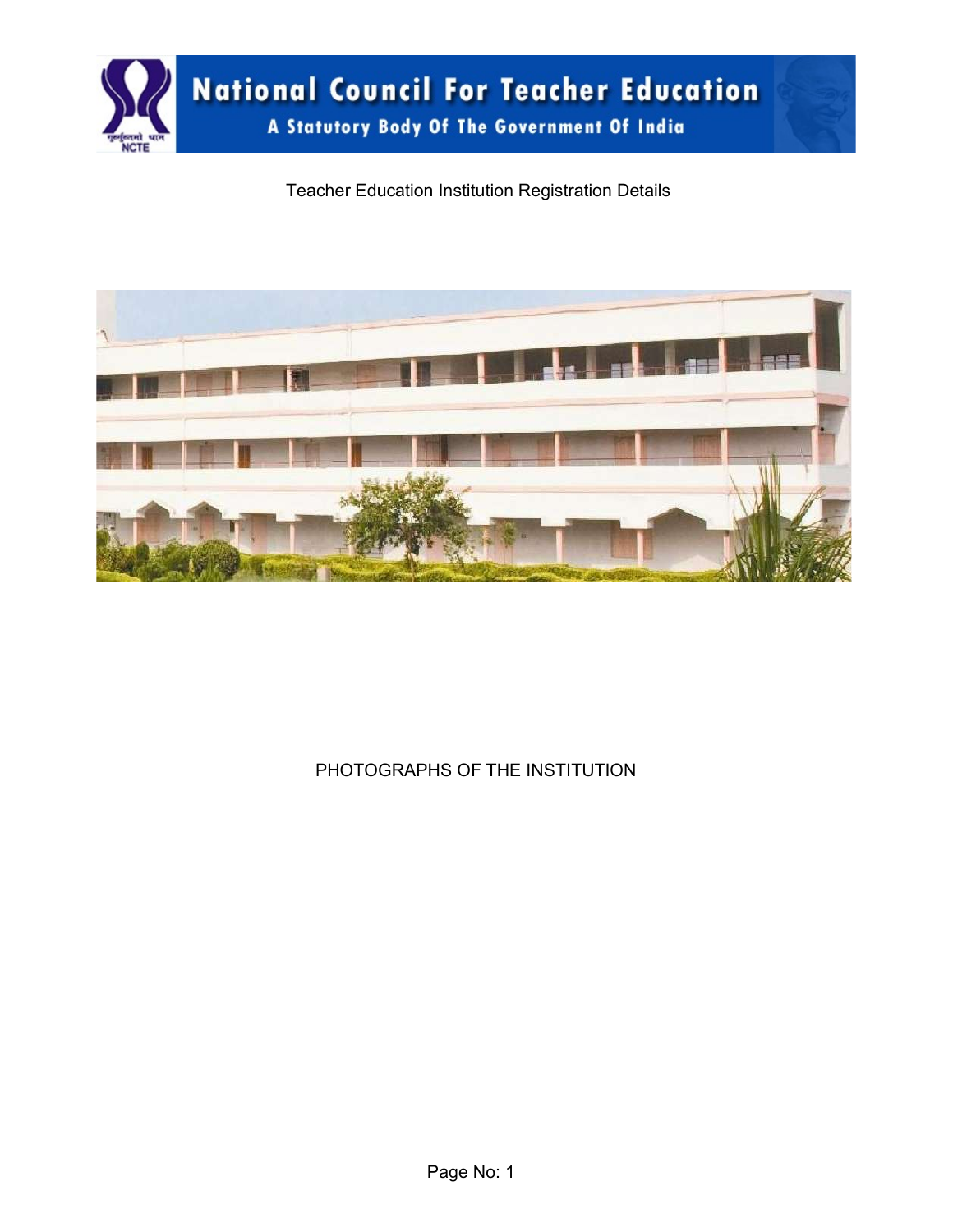

A Statutory Body Of The Government Of India

Teacher Education Institution Registration Details

| <b>Institution Name</b>      | : MES College of Education                          |
|------------------------------|-----------------------------------------------------|
| Plot No                      | : Barugudem                                         |
| <b>Street Road</b>           | : Warangal Highway                                  |
| Post Office                  | : Arempula                                          |
| City                         | <b>Khammam Rural</b>                                |
| Tehsil                       | Khammam                                             |
| <b>District</b>              | Khammam                                             |
| <b>State</b>                 | Telangana                                           |
| Pin Code                     | 507163<br>× 1                                       |
| <b>STD Code</b>              | 08742<br>÷.                                         |
| <b>Telephone No</b>          | 9848090091<br>÷                                     |
| Fax No                       | 225546<br>÷                                         |
| Website                      | mescoek.org                                         |
| E-Mail                       | mes education@yahoo.in                              |
| PAN, No                      | AAAAM3924E                                          |
| Name of Society/Trust        | <b>MOHAMMADIYA EDUCATIONAL</b>                      |
|                              | <b>SOCIETY</b>                                      |
| Address of the Society/Trust | Barugudem, , Arempula,                              |
|                              | Khammam-507163, T.S.                                |
| <b>NACC Accredited</b>       | $\overline{No}$<br>٠                                |
| --NCTE NACC Grade            | $\overline{\mathsf{NA}}$<br>$\overline{\mathbb{R}}$ |
| --Year of NACC Accreditation | $\overline{\mathsf{NA}}$<br>× 1                     |
| <b>Minority</b>              | ÷                                                   |
| Yes                          |                                                     |
|                              |                                                     |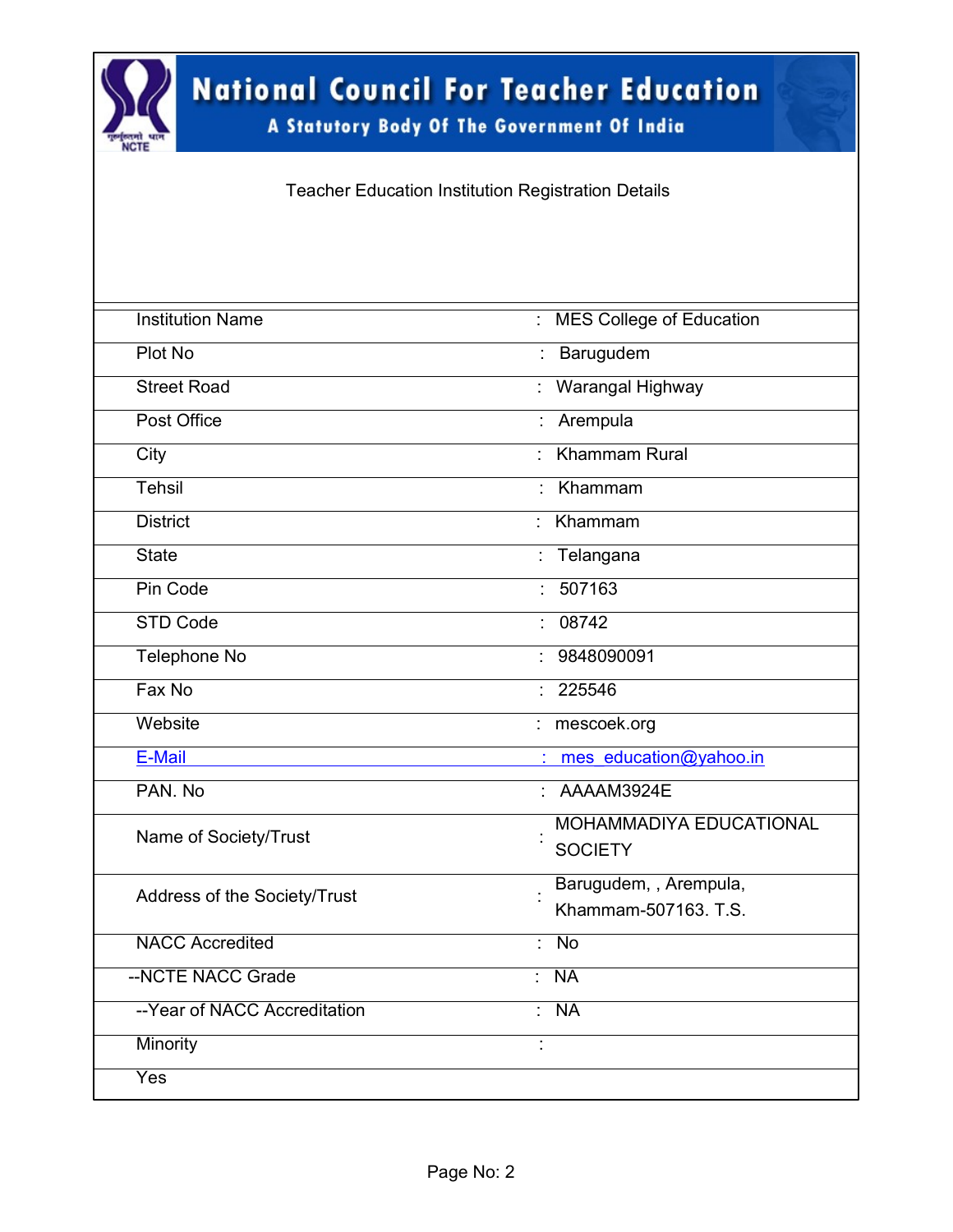| --Minorty Type                                                                                                                                                                                                                                     | : Religious                                  |
|----------------------------------------------------------------------------------------------------------------------------------------------------------------------------------------------------------------------------------------------------|----------------------------------------------|
| --Religion                                                                                                                                                                                                                                         | <b>Muslim</b>                                |
| --Language                                                                                                                                                                                                                                         | : NA                                         |
| Location college/institution                                                                                                                                                                                                                       | : Rural                                      |
| Located in<br><u>and the state of the state of the state of the state of the state of the state of the state of the state of the state of the state of the state of the state of the state of the state of the state of the state of the state</u> | : Khammam                                    |
| Year of Establishment                                                                                                                                                                                                                              | : 2007                                       |
| <b>Building Type</b><br><u> 1989 - Johann Barn, mars ann an t-Amhain Aonaich an t-Aonaich an t-Aonaich ann an t-Aonaich ann an t-Aonaich</u>                                                                                                       | own campus                                   |
| Total Area(Sq.Mts.)                                                                                                                                                                                                                                | : 4046.86                                    |
| Total Built up Area(Sq.Mts.)                                                                                                                                                                                                                       | : 3200                                       |
| Nature of land holding Nature of Land Andrew States                                                                                                                                                                                                | : Ownership                                  |
| Type of Land(Lease)                                                                                                                                                                                                                                | : Own                                        |
| <b>Construction completed Date</b><br><u> 1980 - Johann Barbara, martxa eta </u>                                                                                                                                                                   | <u> 1989 - Jan Barbara Barat III, martxa</u> |
| Shared Campus Area                                                                                                                                                                                                                                 |                                              |
| Campus shared by the contract of the contract of the contract of the contract of the contract of the contract of the contract of the contract of the contract of the contract of the contract of the contract of the contract                      |                                              |
| Khasra No./Plot No./Survey No. 2010 10:00:00 1:02/A, 93                                                                                                                                                                                            |                                              |
| Revenue Village of the land                                                                                                                                                                                                                        | <b>Example 2.5 Sarugudem, Arempula G.P.</b>  |
| Land is free from all encumbrances ?                                                                                                                                                                                                               | : Yes                                        |
| Type of college/institution                                                                                                                                                                                                                        | : Co-education college                       |
| Management of the college/institution                                                                                                                                                                                                              | : Self financed                              |
| institution(Private) Management of college/Institute                                                                                                                                                                                               | <b>NA</b>                                    |
| Institution or its Managing society/body registered ? : Yes                                                                                                                                                                                        |                                              |
|                                                                                                                                                                                                                                                    |                                              |
| No. of Non Teaching Staff(Male)                                                                                                                                                                                                                    | 16                                           |
| No. of Non Teaching Staff(Female)                                                                                                                                                                                                                  | $\overline{\phantom{0}}^2$                   |
| No. of Non Teaching Staff(Total)                                                                                                                                                                                                                   | $\overline{7}$                               |
| Area of Reading Room(Sq.Mts.)                                                                                                                                                                                                                      | 85                                           |
| <b>Seating Capacity</b>                                                                                                                                                                                                                            | 100                                          |
| Titles of Teacher Education(Library)                                                                                                                                                                                                               | 1301                                         |
| <b>Books of Teacher Education</b>                                                                                                                                                                                                                  | 4424                                         |
| No. of Journals                                                                                                                                                                                                                                    | 10<br>۰.                                     |
|                                                                                                                                                                                                                                                    |                                              |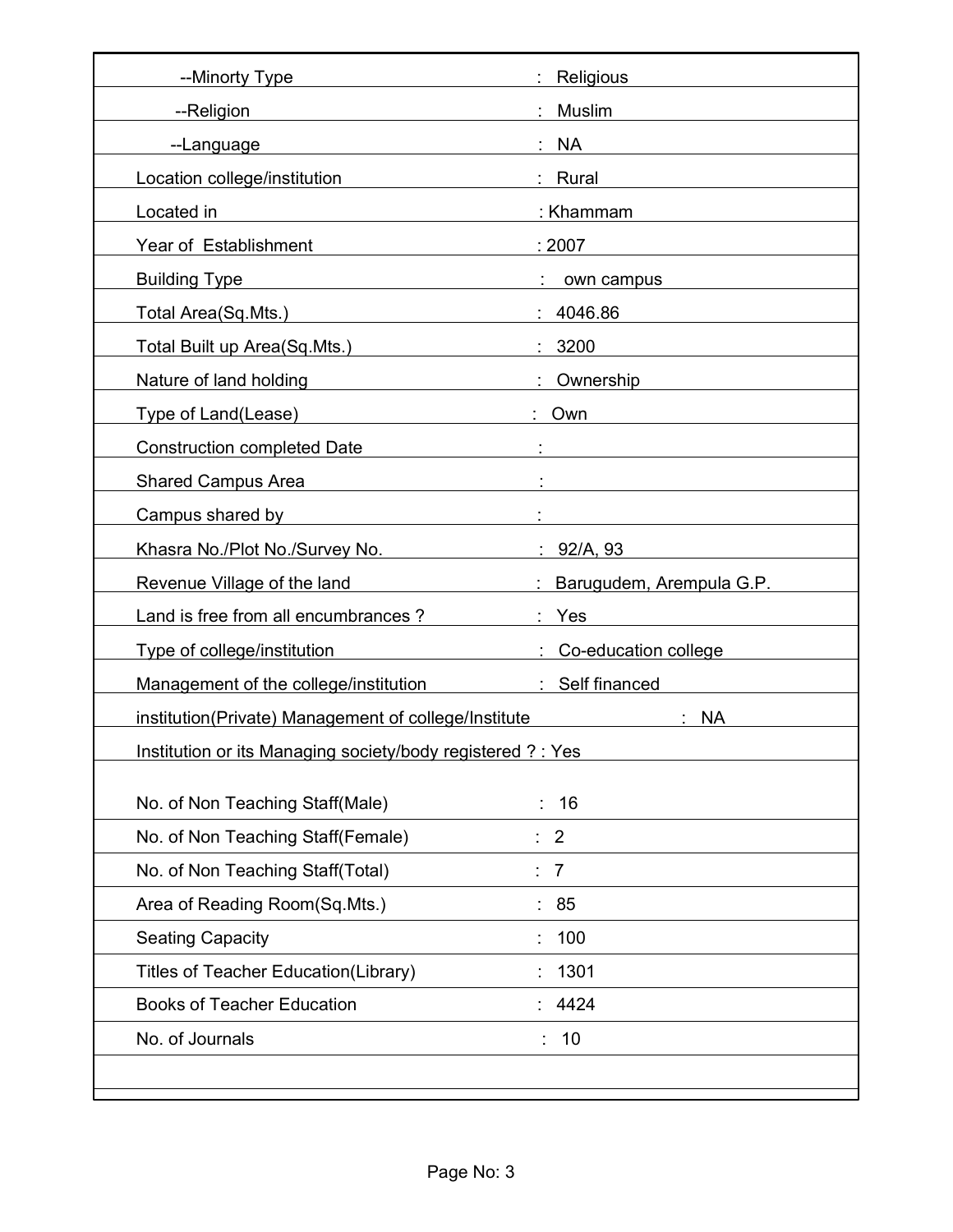| No of Encyclopedias(Library)   | 2                                                                                                                                                                                                                                                                                                                                                                                                                                                                                                                                                                                                                                                                                                                                                                                                                                                                                   |
|--------------------------------|-------------------------------------------------------------------------------------------------------------------------------------------------------------------------------------------------------------------------------------------------------------------------------------------------------------------------------------------------------------------------------------------------------------------------------------------------------------------------------------------------------------------------------------------------------------------------------------------------------------------------------------------------------------------------------------------------------------------------------------------------------------------------------------------------------------------------------------------------------------------------------------|
| Area of Lab                    | 73                                                                                                                                                                                                                                                                                                                                                                                                                                                                                                                                                                                                                                                                                                                                                                                                                                                                                  |
| No of Computers                | 30                                                                                                                                                                                                                                                                                                                                                                                                                                                                                                                                                                                                                                                                                                                                                                                                                                                                                  |
| Internet Access?               | Yes                                                                                                                                                                                                                                                                                                                                                                                                                                                                                                                                                                                                                                                                                                                                                                                                                                                                                 |
| <b>LAN</b>                     | Yes                                                                                                                                                                                                                                                                                                                                                                                                                                                                                                                                                                                                                                                                                                                                                                                                                                                                                 |
| Availability of LCD Projector  | Yes                                                                                                                                                                                                                                                                                                                                                                                                                                                                                                                                                                                                                                                                                                                                                                                                                                                                                 |
| Availability of OHP            | Yes                                                                                                                                                                                                                                                                                                                                                                                                                                                                                                                                                                                                                                                                                                                                                                                                                                                                                 |
| Availability of TV             | Yes                                                                                                                                                                                                                                                                                                                                                                                                                                                                                                                                                                                                                                                                                                                                                                                                                                                                                 |
| Availability of VCR            | Yes                                                                                                                                                                                                                                                                                                                                                                                                                                                                                                                                                                                                                                                                                                                                                                                                                                                                                 |
| Name of Experiment(Psycho Lab) | 1.A group Test of Intelligence -Jalota<br>2. General mental Ability Test<br>3. Non- Verbal Intelligence- Sharma<br>4. Problem Solving Ability Test<br>5. Youth Problem Inv<br>6. Reasoning Ability Test<br>7. Teacher Effectiveness Scale<br>8. Teaching Attitude Test Battery<br>9.A New Test of Creativity - Pal<br>10. Verbal Concept Formation Test<br>11. Non- Verbal Concept Formation<br><b>Test</b><br>12. Multidimensional Personality Inv.<br>13. Multidimensional Motivation Test<br>14. Bell's Adjustment Inv<br>15. Teacher Value Inv<br>16. Study value - Ghilani<br>17. Introversion& Extroversion Inv<br>18. Clinical Case Study - Dixit<br>19. Depression Scale<br>20. Anxiety Scale<br>21. School Attitude Scale<br>22.APRC Comprehensive Attitude<br>Scale<br>23. Educational Interest Record<br>24. Vocational Interest Record<br>25. Mathematical Interest Inv |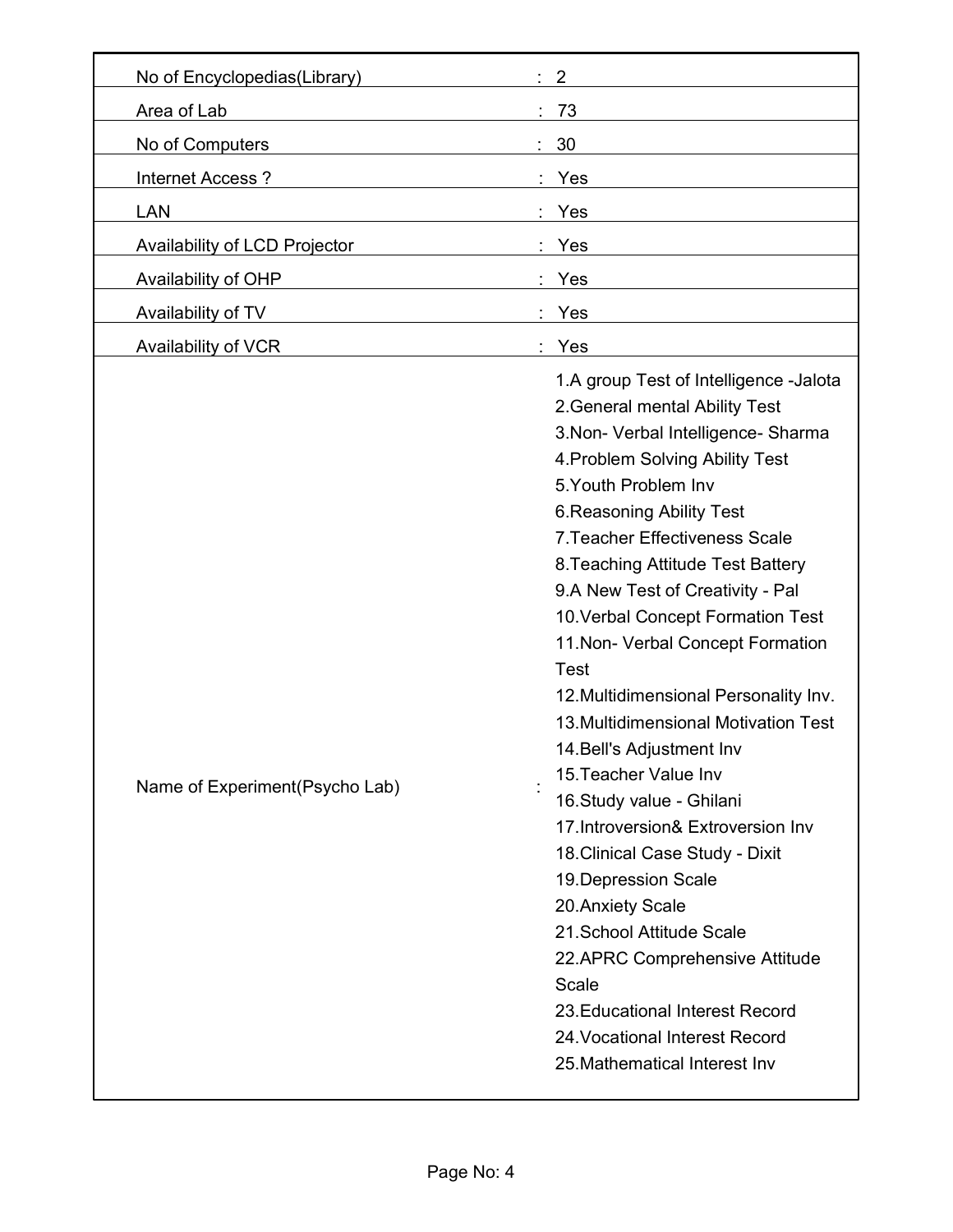|                                         | 26. Vocational Preference Scale         |
|-----------------------------------------|-----------------------------------------|
|                                         | 27. Rating Scale                        |
|                                         | 28. Ranking Scale                       |
|                                         | 29. Long Term Memory                    |
|                                         | 30. Short Term Memory                   |
|                                         | 1. Educational Charts (set of 6 charts) |
|                                         | 2. Psychologist 3. Coloured             |
|                                         | Photographs (Set of 10 photos)          |
|                                         | 4. Behavioural Scientist                |
|                                         | 5. Bhatia Battery Performance Test of   |
|                                         | Intelligence                            |
|                                         | 6. Muller Lyer Illusion with stand      |
|                                         | 7. Galton Bar                           |
|                                         | 8. Colour Preference                    |
| Name of Appratus (Psycho Lab)           | 9. Mirror Drawing Elect.                |
|                                         | 10. Finger Maze Elect.                  |
|                                         | 11. Human Maze Elect.                   |
|                                         | 12. Memory Drum hand Operated           |
|                                         | 13. Tachistoscope with cards            |
|                                         | 14. Attension Board Elect               |
|                                         | 15. Finger Dexterity Board              |
|                                         | 16. Steadness Tester                    |
|                                         | 17. Seguin Form Board                   |
| Area of science Lab                     | 155.65                                  |
|                                         | 1. Finding the length of cylinder       |
|                                         | 2. vibrations of tuning fork            |
|                                         |                                         |
|                                         | (Resonance)                             |
|                                         | 3. Finding the Curvature                |
| <b>Physical Science Name Experiment</b> | 4. Finding the thickness                |
|                                         | 5. Ohm's Law Apparatus                  |
|                                         | 6.preperation of Oxygen                 |
|                                         | 7. Preperation of Hydrogen              |
|                                         | 8. Finding the volume of liquids        |
|                                         | 1. Periodic table                       |
|                                         | 2. Nitrogen cycle                       |
| Name of Charts (Physical Science)       | 3. Carbon cycle                         |
|                                         |                                         |
|                                         |                                         |
|                                         |                                         |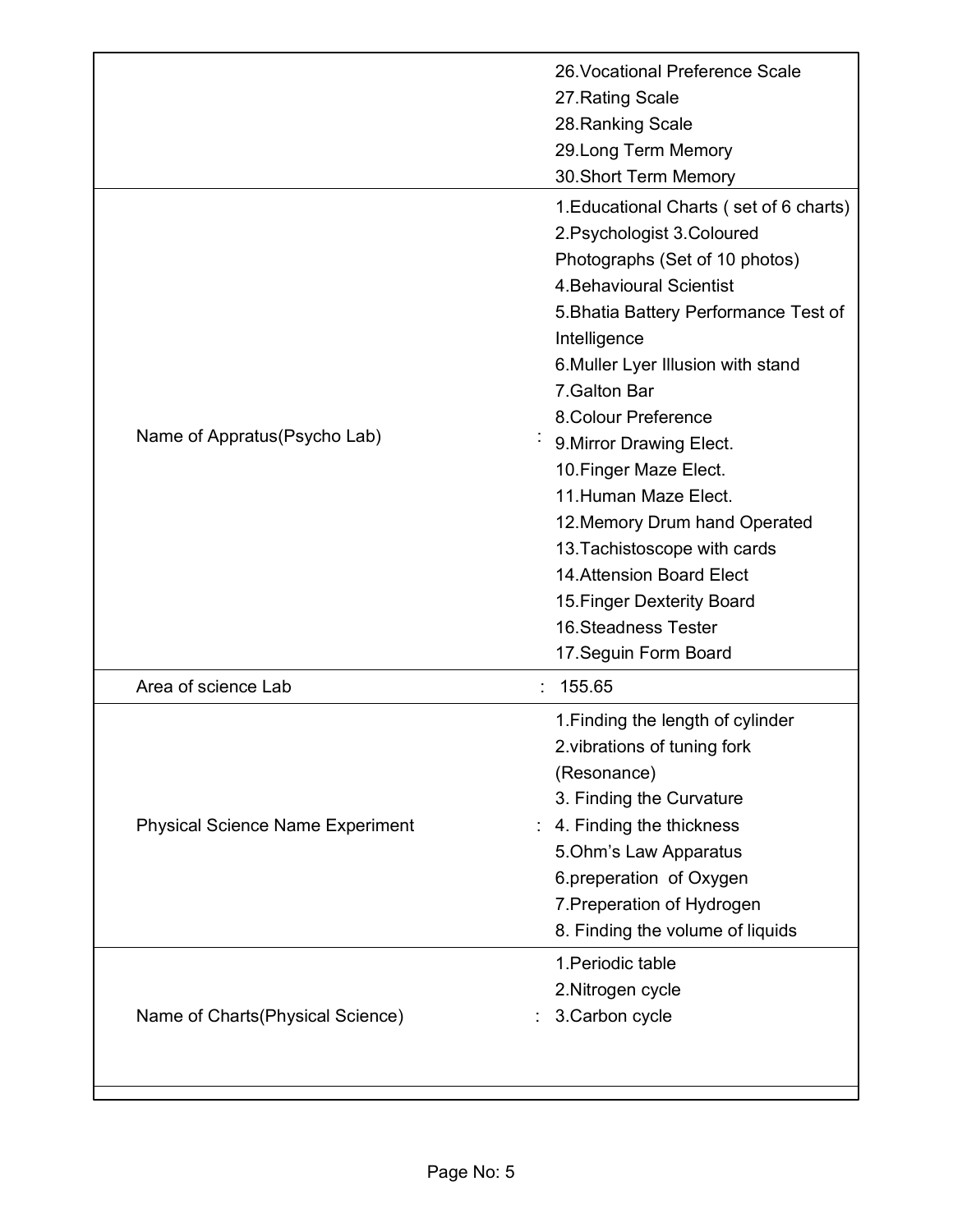| Name Experiment(Biological Science) | 1.Identification of Microorganisms<br>2. Experiment of Diffusion<br>3. Frog Dissection<br>$\blacksquare$<br>4. Cockroach mouth parts<br>5. Photosynthesis                                      |  |  |  |  |
|-------------------------------------|------------------------------------------------------------------------------------------------------------------------------------------------------------------------------------------------|--|--|--|--|
| Name Charts(Biological Science)     | 1. Human body parts<br>2. Circulatory system<br>3. Digestive system<br>4. Nervous system<br>5. Endocrine system<br>6. Nitrogen cycle<br>7. Carbon cycle<br>8. Food chain<br>9. Muscular system |  |  |  |  |
| Name Model(Biological Science)      | 1. Human eye<br>2. Human ear<br>3. Human brain<br>4. Human viscera<br>Specimens<br>5. Turtle<br>6. Sepia<br>7. Flarworm<br>8. Leach<br>9.Seaanemone<br>10. Ascaris                             |  |  |  |  |
| Area of Lab(Language Lab)           | 52.3<br>. .                                                                                                                                                                                    |  |  |  |  |
| Name of Equipments(Language Lab)    | 1. Computer systems<br>2. Head phones<br>3.Speakers<br>4.Collar mike<br>5.Amplifier<br>6.C.D's<br>7.D.V.D's                                                                                    |  |  |  |  |
| Name of Charts(Language Lab)        | 1. Phonetics<br>2.American accent<br>3. British accent<br>4. Handwriting                                                                                                                       |  |  |  |  |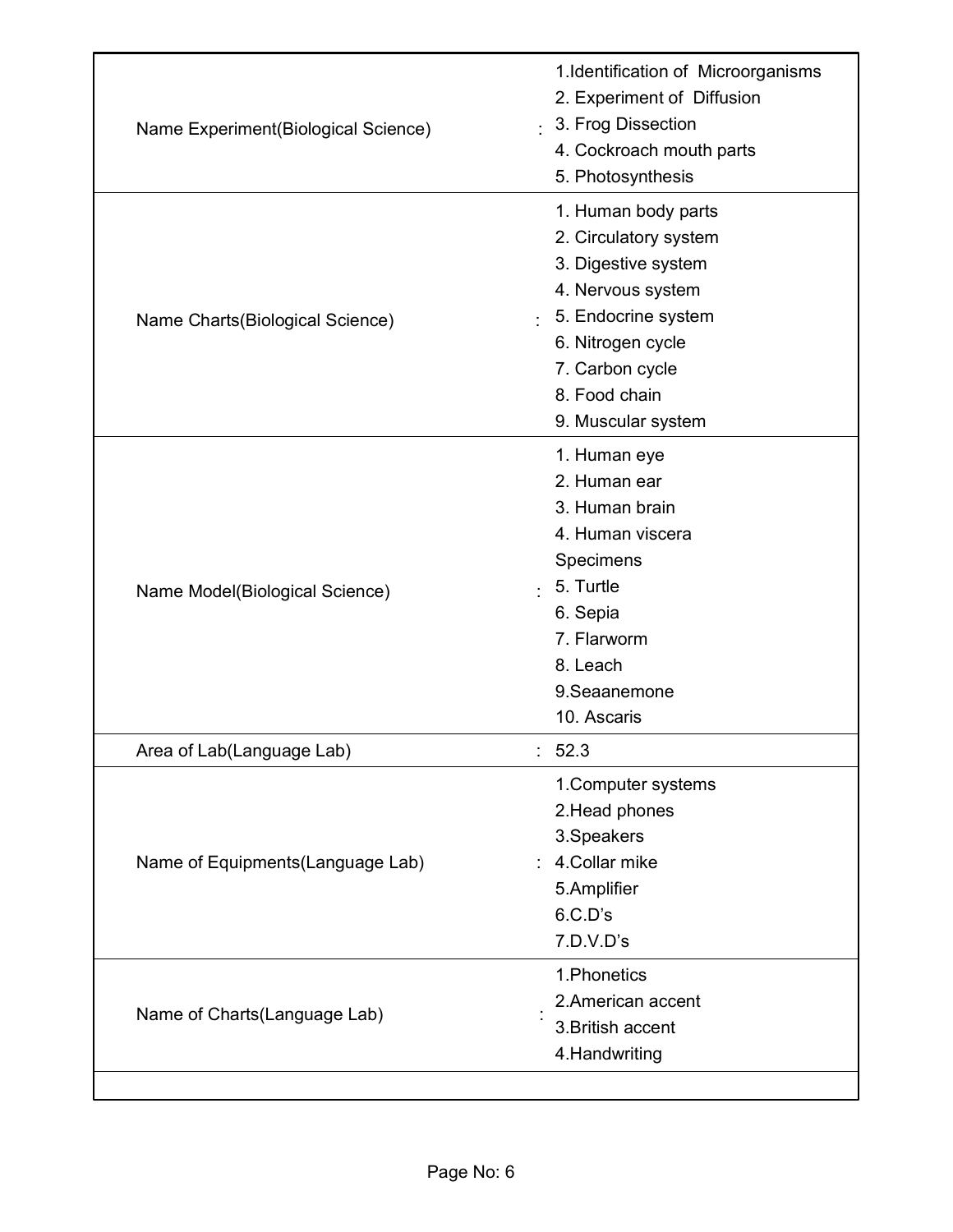| <b>Indoor Game Area</b>                   | : 50.4                                                                                                                                                                                                                                    |
|-------------------------------------------|-------------------------------------------------------------------------------------------------------------------------------------------------------------------------------------------------------------------------------------------|
| Indoor Game(D.Ed/B.Ed./M.Ed.courses)      | 1.Chess<br>2.Carroms<br>3.Skipping                                                                                                                                                                                                        |
| Outdoor Games(D.Ed/B.Ed./M.Ed.courses)    | 1.Cricket<br>2. Volley Ball<br>3. Ball badminton<br>: 4. Shuttle badminton<br>5. Kabaddi<br>6. Kho-kho<br>7. Tack events                                                                                                                  |
| <b>Area of Outdoor Games</b>              | 500                                                                                                                                                                                                                                       |
| Name & No. of Instruments(arts & carfts)  | 1. Agri Instruments-4<br>2. Model of the religious worship<br>places-2<br>3. Flower vase -2<br>4. Bamboo basket-1<br>: 5. Bottle house-1<br>6. Cloth curtains-2<br>7. Wooden name plates-10<br>8. Podium-1<br>9. Buckets-4<br>10.Shovel-2 |
| Name Charts(arts & carfts)                | 1.Handicrafts<br>2. Market<br>3. Electricity flow<br>4. Agriculture tools                                                                                                                                                                 |
| Name of Models(arts & carfts)             | 1. Plough<br>: 2. Civil work tools<br>3. Student made models-20                                                                                                                                                                           |
| Name of Instruments (Health and Physical) | 1.Dumbels<br>2. Skipping rope<br>3. Muscle pressner<br>4. Jogger<br>5. Sphygmomanometer (B.P.)<br>6. Spirometer                                                                                                                           |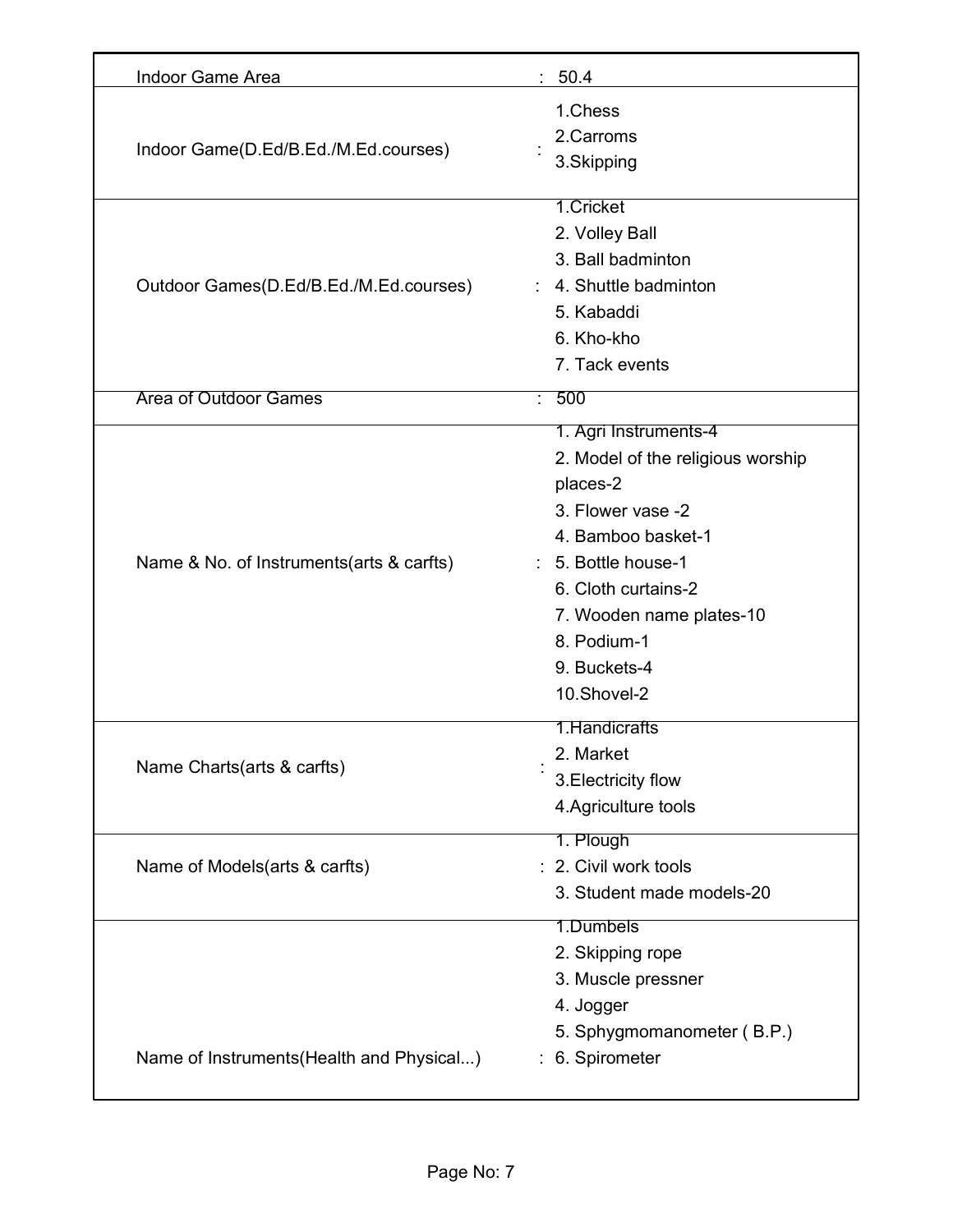|                                                      | 7. Thermometer                 |
|------------------------------------------------------|--------------------------------|
|                                                      | 8. Height & Weight chart       |
|                                                      | 9. Weighing machine            |
|                                                      | 10. Height scale               |
|                                                      |                                |
|                                                      | 1. Food & Nutrition            |
|                                                      | 2. First Aid                   |
|                                                      | 3. Vitamins                    |
|                                                      | 4. Fruits                      |
| No of Instruments (Health and Physical)              | 5. Vegetables                  |
|                                                      | 6. Health rules                |
|                                                      | 7. Exercise                    |
|                                                      | 8.Yoga                         |
|                                                      | 1. Graph Board                 |
|                                                      | <b>Mathematicians</b>          |
|                                                      | 2. Srinivasa Ramanujan         |
|                                                      | 3. Arya bhatta                 |
| Name Charts (Mathematics Resource Center)            | 4. Bhaskaracharya              |
|                                                      | 5. Euclid                      |
|                                                      | 6. Pythogorus                  |
|                                                      | 7. Sir. Issac Newton           |
| Name Model(Mathematics Resource Center)              | 1. Geometrical shapes (wooden) |
|                                                      | 2. Compass box (wooden)        |
| Name of Instruments (Anatomy, Physiology)            | XX                             |
| Name of Charts (Anatomy, Physiology )                | $:$ XX                         |
| Name of Equipments(Atheletic Care)                   |                                |
| xxx Name of Charts(Atheletic Care)                   |                                |
| xx Name and No. of Instrumernts(Cultural Facility)   |                                |
| xx Name & No. of Instruments(Athletics)              |                                |
| xx Size of Track(Athletics)                          |                                |
| <b>XXX</b>                                           |                                |
| Indoor Games(C.P.Ed/B.P.Ed./M.P.Ed.courses)          | <b>XXX</b>                     |
| Indoor Game[Area](C.P.Ed/B.P.Ed./M.P.Ed.courses:) xx |                                |
| Outdoor Games(C.P.Ed/B.P.Ed./M.P.Ed.courses)         | XX                             |
| Area of Alloted Outdoor Games                        | XX                             |
|                                                      |                                |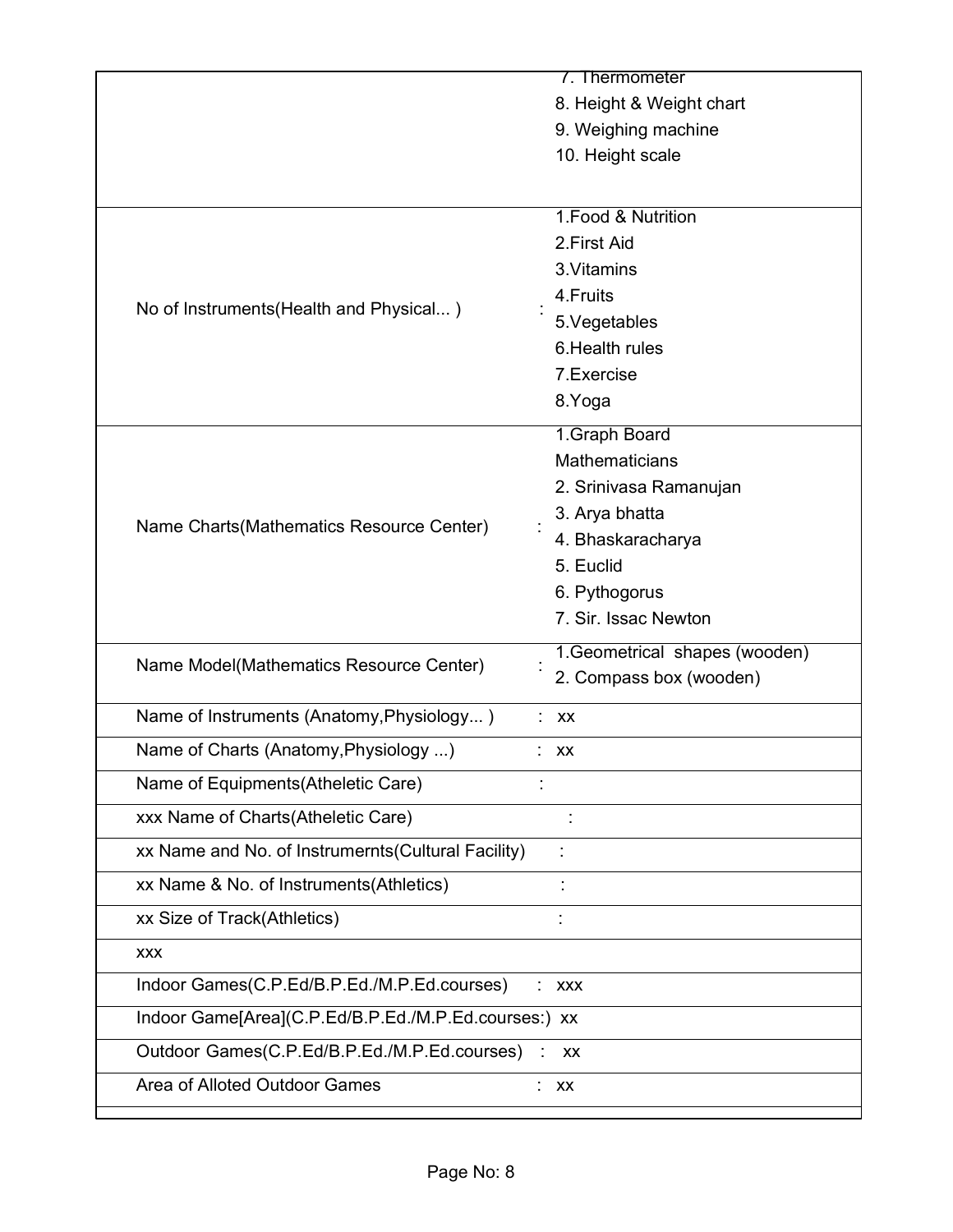| Area of Men Gym(sq.Mts.)                                                                                 | 000              |
|----------------------------------------------------------------------------------------------------------|------------------|
| No of Stnations(men)                                                                                     | $:$ XX           |
| Area of Women Gym                                                                                        |                  |
| No of Stnations(women)                                                                                   | : xxx Mode       |
| Mode of Salary                                                                                           | : Bank           |
| <b>Salary Transfer(Faculty)</b>                                                                          | : Separately     |
| <b>Account Details of Bank (Salary)</b>                                                                  | 62084449989      |
| Date of Opening of Bank A/c                                                                              | : 29/11/2010     |
| <b>Opening Balance</b>                                                                                   | 10000            |
| Fees                                                                                                     | 1273600          |
| Donation                                                                                                 | $\mathbf 0$      |
| <b>MISC</b>                                                                                              | 800000           |
| <b>Total Amount Receipts</b>                                                                             | : 2083600        |
| <b>Expenditure Teacher Salary</b>                                                                        | 1600000          |
| Expenditure Non Teacher Salary                                                                           | : 203600         |
| <b>Expenditure Library</b><br><u> 1989 - Johann Harry Barn, mars ar breist fan de Fryske kommunent (</u> | 100000           |
| Expenditure Laboratory <b>Expenditure</b>                                                                | 50000            |
| <b>Expenditure Furniture</b>                                                                             | : 50000          |
| <b>Expenditure Misc</b>                                                                                  | 70000            |
| <b>Total Expenditure</b>                                                                                 | 2073600          |
| <b>Balance of Funds Available During Year</b>                                                            | 1929444          |
| Name of Auditor/CA                                                                                       | P. Manda Krishna |
| Address of Auditor/CA                                                                                    | Wyra Road        |
| Khammam Phone NO.                                                                                        | 08742243287      |

| Programms Offered by Institute with Annual Intake |       |            |              |        |                  |             |  |  |
|---------------------------------------------------|-------|------------|--------------|--------|------------------|-------------|--|--|
| Duration of<br><b>Course Name</b><br>Program      |       | Recognitio | <b>Start</b> | Intake | Affiliating      | Recognisati |  |  |
|                                                   |       | n date     | session      |        | body             | on order    |  |  |
|                                                   |       |            |              |        |                  | F.SRO/NCT   |  |  |
| B.Ed.                                             | 1year | 03/12/2007 | 2007-2008    | 100    | <b>UNIVERSIT</b> | E/B.Ed/200  |  |  |
|                                                   |       |            |              |        |                  | 7-          |  |  |
|                                                   |       |            |              |        |                  | 2008/15574  |  |  |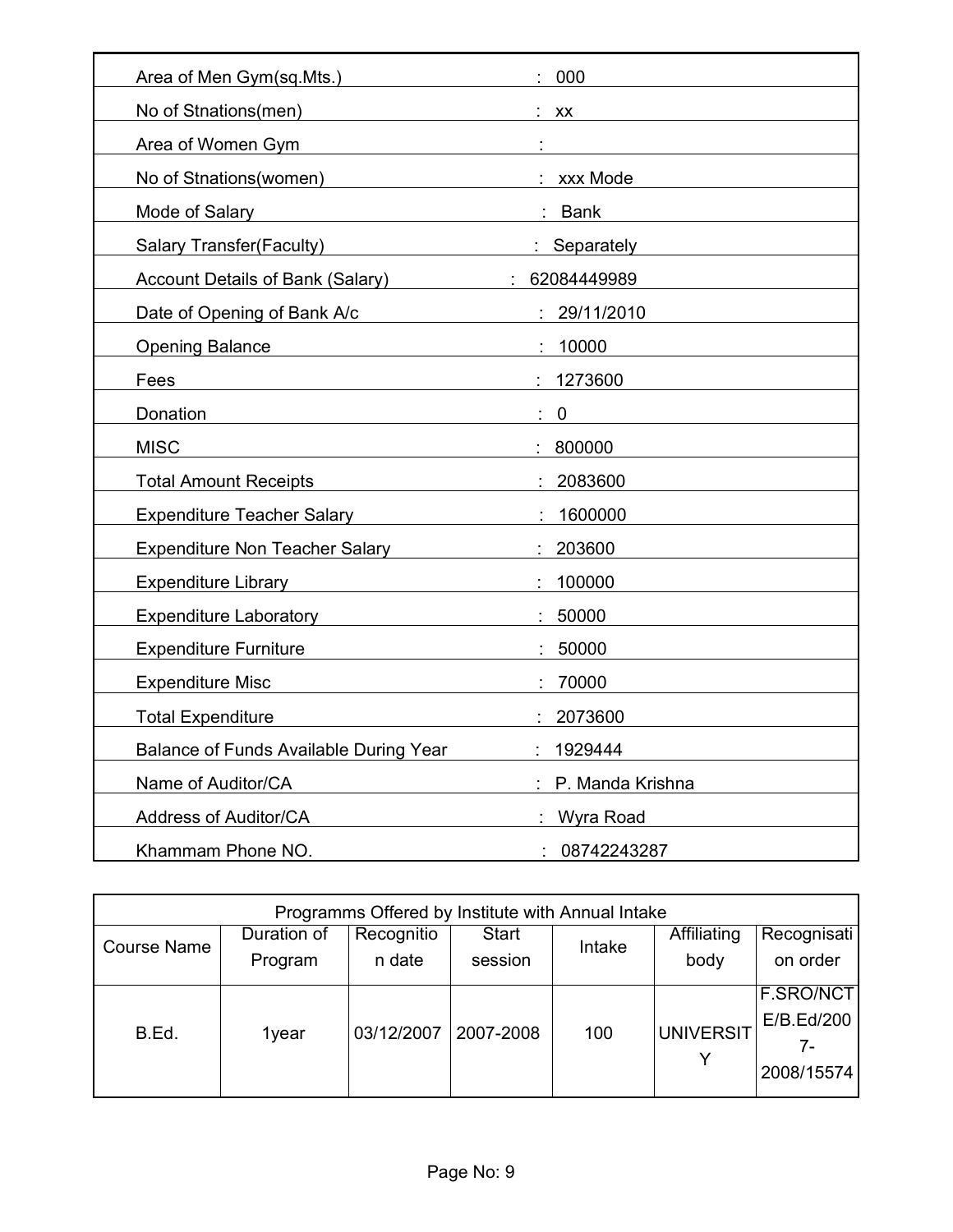| Others Programms Offered by Institution with Intake                                         |  |  |  |  |  |  |
|---------------------------------------------------------------------------------------------|--|--|--|--|--|--|
| Duration of<br>Affiliating body<br><b>Start session</b><br>Intake<br>Course name<br>Program |  |  |  |  |  |  |
| NII<br>мш                                                                                   |  |  |  |  |  |  |

| <b>Composition of Society/Trust</b>        |                                          |  |  |  |  |
|--------------------------------------------|------------------------------------------|--|--|--|--|
| Name                                       | Address                                  |  |  |  |  |
| Ms.Sana, Vice-President.                   | H.No.11-3-119, Nehru Nagar, Khammam.     |  |  |  |  |
| Mrs. Shaik Rasheeda Begum, Joint-Secretary | Annarugudem (V), Thallada (M), Khammam   |  |  |  |  |
| Mr. Shaik Ziaulla Bakthtiar, Treasurer     | H. No. 11-3-119, Nehru<br>Nagar, Khammam |  |  |  |  |
| Dr. S.A. PASHA, President                  | H.No.11-3-119, Nehru Nagar, Khammam      |  |  |  |  |
| Mrs. Shaik Najma, General Secretary        | H.No.11-3-119, Nehru Nagar, Khammam      |  |  |  |  |

| <b>Endowment Fund Details</b> |  |  |                              |             |             |  |                          |         |
|-------------------------------|--|--|------------------------------|-------------|-------------|--|--------------------------|---------|
| Course                        |  |  | Applicatio FDR Date of issue | Name of $ $ | <b>Bank</b> |  | Amount Converted<br>into | Date Of |